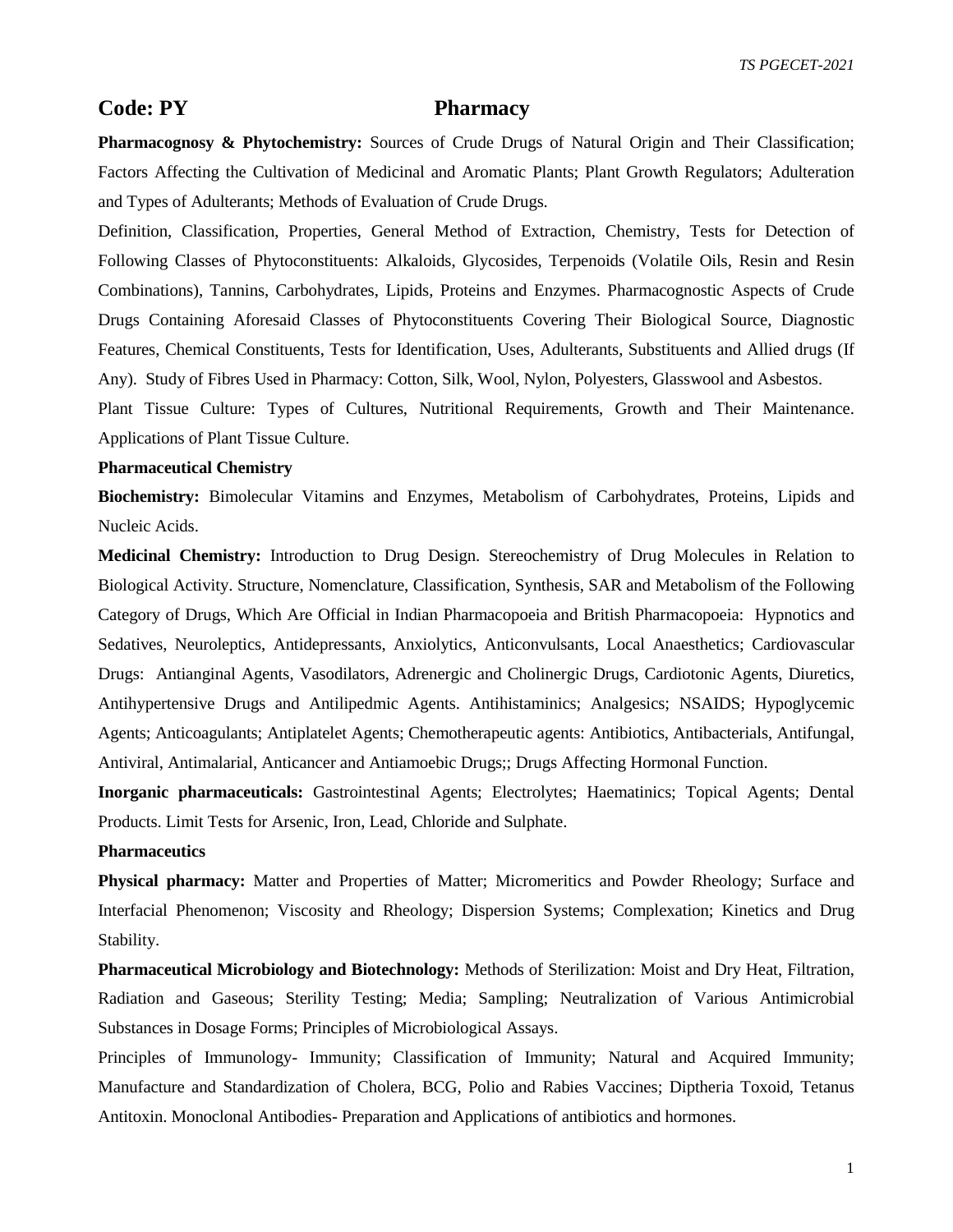**Pharmaceutical Technology:** Preformulation Studies; Pharmaceutical Calculations; Formulation, Development, Packaging and Evaluation of: Liquid Dosage Forms, Semisolid Dosage Forms, Tablets, Capsules, Micro-Encapsulation, Aerosols, Parenteral Products, Ophthalmic Preparations, Suppositories, Blood products and Plasma Substitutes and Surgical Products; Cosmetic Preparations: Skin, Hair, Nails, Lips, Eye, Baby Care Products and Dentifrices.

**Biopharmaceutics & Pharmacokinetics:** Passage of Drugs Across Biological Barrier; Factors Influencing Absorption: Biological, Physico-Chemical, Physiological and Pharmaceutical. Basic Principles of Pharmacokinetics; Compartment Modeling: One Compartment Model with Reference to Intravascular and Oral Drug Administration, Concept of Clearance. Non-Linear Pharmacokinetics with Reference to One Compartment Model After I.V. Drug Administration; Bioavailability and Bioequivalence.

**Pharmacology**: General Pharmacological Principles Including Toxicology; Pharmacology of Drugs Acting on Central Nervous System, Cardiovascular System (Including Diuretics), Autonomic Nervous System, Gastro Intestinal System and Respiratory System; Pharmacology of Autacoids: Histamine, Antihistaminic Drugs. 5- HT- its Agonists and Antagonists, Prostaglandins, Thromboxanes, and Leucotrienes. Steroidal and Nonsteroidal Anti-inflammatory Drugs. Pharmacology of Drugs Acting on Endocrine System: Thyroid Hormones and Antithyroid Drugs, Insulin, Oral Hypoglycemics, Estrogens, Progesterone and Oral Contraceptives, Androgens and Anabolic steroids. Chemotherapeutic Agents; Bioassays;

ImmunoPharmacology: Drugs Acting on the Blood and Blood Forming Organs.

**Clinical Pharmacy:** Therapeutic Drug Monitoring, Dosage Regimen in Renal and Hepatic Impairment. Drug-Drug Interactions and Drug-Food Interactions, Adverse Drug Reactions. Medication History and Review, and Patient counseling.

#### **Pathophysiology of common diseases:**

Parkinsonism. Schizophrenia. Depression, Stroke (ischemic and hemorrhage). Hypertension. Angina. Myocardial infarction, CCF. Atherosclerosis, Diabetes Mellitus, Peptic ulcer and inflammatory bowel disease. Cirrhosis and alcoholic lever diseases, Acute and chronic renal failure. Asthma and chronic obstructive airway diseases.

**Pharmaceutical Analysis and Quality Assurance:** Concepts of Qualitative and Quantitative analysis;

- **a) Fundamentals of Volumetric Analysis**: Methods of Expressing Concentration, Primary and Secondary Standards, Standardization. Acid-Base, Oxidation-Reduction, Precipitation, Non-Aqueous and Complexometric Titrations and Gravimetric Analysis. Methods of Moisture Determination; Concept of Error, Precision, Accuracy, Specificity, Sensitivity, Detection Limit, Linearity and Range. Ruggedness; Calibration of Analytical Equipment.
- **b) Principles, Instrumental analysis and Applications of the Following:** Absorption Spectroscopy (UV, Visible & IR), Fluorimetry, Flame photometry, Refractometry, Polarimetry, Potentiometry, Conductometry and Polarography. Chromatographic methods; Paper, TLC, Column, GC and HPLC and Electrophoresis. RIA, ELISA and Pharmacopoeial Assays.